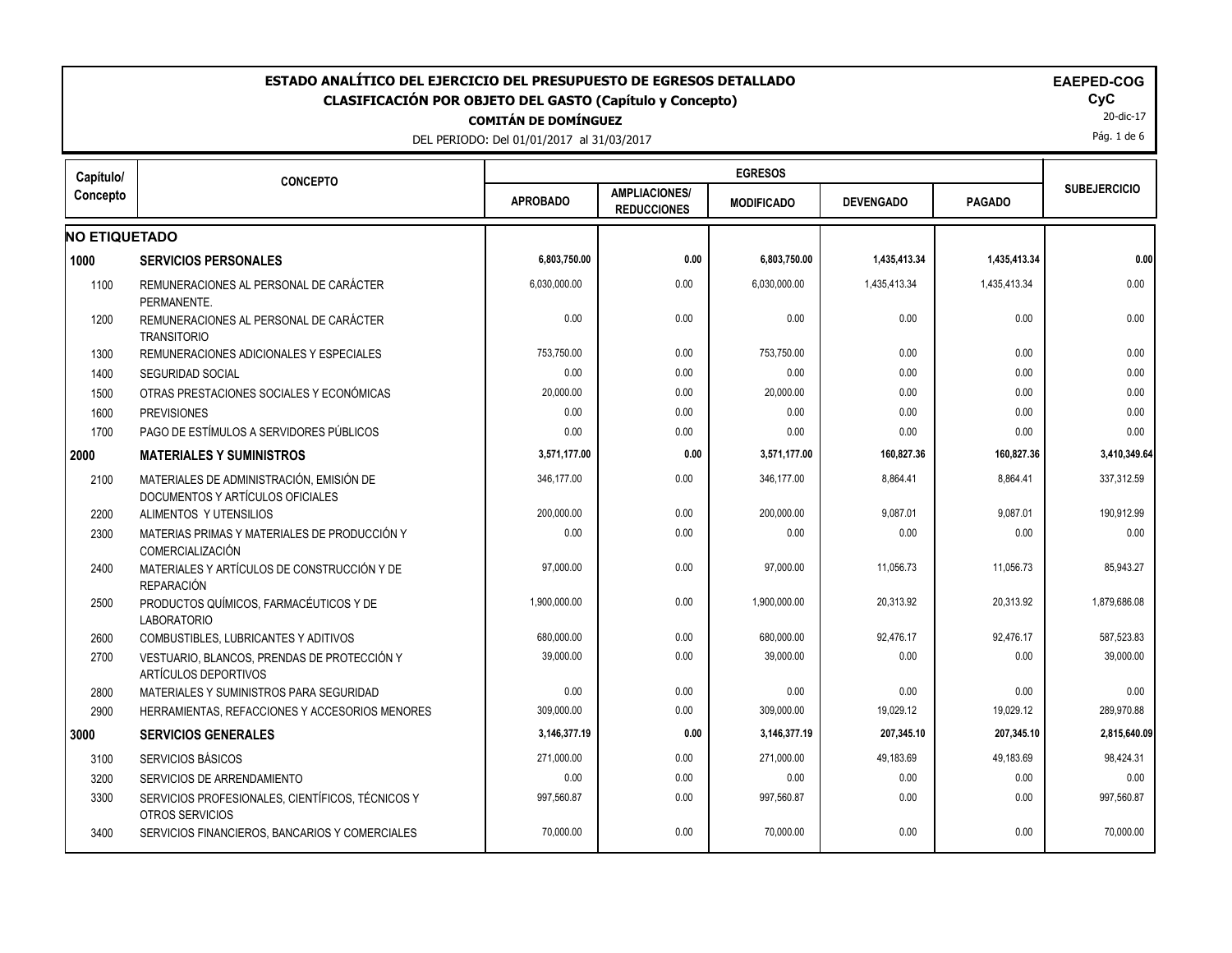**Capítulo/**

DEL PERIODO: Del 01/01/201

|    | 17 al 31/03/2017                           |                   |                  |              |
|----|--------------------------------------------|-------------------|------------------|--------------|
|    |                                            | <b>EGRESOS</b>    |                  |              |
| ۱О | <b>AMPLIACIONES/</b><br><b>DEDUCCIONES</b> | <b>MODIFICADO</b> | <b>DEVENGADO</b> | <b>PAGAD</b> |

| Capítulo/ | <b>CONCEPTO</b>                                                       | EGRESOS         |                                            |                   |                  |               |                     |
|-----------|-----------------------------------------------------------------------|-----------------|--------------------------------------------|-------------------|------------------|---------------|---------------------|
| Concepto  |                                                                       | <b>APROBADO</b> | <b>AMPLIACIONES/</b><br><b>REDUCCIONES</b> | <b>MODIFICADO</b> | <b>DEVENGADO</b> | <b>PAGADO</b> | <b>SUBEJERCICIO</b> |
| 3500      | SERVICIOS DE INSTALACIÓN, REPARACIÓN,<br>MANTENIMIENTO Y CONSERVACIÓN | 465,000.00      | 0.00                                       | 465,000.00        | 13,580.00        | 13,580.00     | 451,420.00          |
| 3600      | SERVICIOS DE COMUNICACIÓN SOCIAL Y PUBLICIDAD                         | 164,000.00      | 0.00                                       | 164,000.00        | 15,000.00        | 15,000.00     | 149,000.00          |
| 3700      | SERVICIOS DE TRASLADO Y VIÁTICOS                                      | 638,816.32      | 0.00                                       | 638,816.32        | 28,188.04        | 28,188.04     | 610,628.28          |
| 3800      | <b>SERVICIOS OFICIALES</b>                                            | 500,000.00      | 0.00                                       | 500,000.00        | 101,393.37       | 101,393.37    | 398,606.63          |
| 3900      | OTROS SERVICIOS GENERALES                                             | 40,000.00       | 0.00                                       | 40.000.00         | 0.00             | 0.00          | 40,000.00           |
| 4000      | TRANSFERENCIAS, ASIGNACIONES, SUBSIDIOS Y OTRAS AYI                   | 3,780,740.90    | 1,209.08                                   | 3,781,949.98      | 781,469.82       | 781,469.82    | 3,000,480.16        |
| 4100      | TRANSFERENCIAS INTERNAS Y ASIGNACIONES AL SECTOR<br>PÚBLICO           | 0.00            | 0.00                                       | 0.00              | 0.00             | 0.00          | 0.00                |
| 4200      | TRANSFERENCIAS AL RESTO DEL SECTOR PÚBLICO                            | 0.00            | 0.00                                       | 0.00              | 0.00             | 0.00          | 0.00                |
| 4300      | SUBSIDIOS Y SUBVENCIONES                                              | 0.00            | 0.00                                       | 0.00              | 0.00             | 0.00          | 0.00                |
| 4400      | AYUDAS SOCIALES                                                       | 3,780,740.90    | 1,209.08                                   | 3,781,949.98      | 781,469.82       | 781,469.82    | 3,000,480.16        |
| 4500      | PENSIONES Y JUBILACIONES                                              | 0.00            | 0.00                                       | 0.00              | 0.00             | 0.00          | 0.00                |
| 4600      | TRANSFERENCIAS A FIDEICOMISOS, MANDATOS Y OTROS<br>ANÁLOGOS           | 0.00            | 0.00                                       | 0.00              | 0.00             | 0.00          | 0.00                |
| 4700      | TRANSFERENCIAS A LA SEGURIDAD SOCIAL                                  | 0.00            | 0.00                                       | 0.00              | 0.00             | 0.00          | 0.00                |
| 4800      | <b>DONATIVOS</b>                                                      | 0.00            | 0.00                                       | 0.00              | 0.00             | 0.00          | 0.00                |
| 4900      | <b>TRANSFERENCIAS AL EXTERIOR</b>                                     | 0.00            | 0.00                                       | 0.00              | 0.00             | 0.00          | 0.00                |
| 5000      | <b>BIENES MUEBLES, INMUEBLES E INTANGIBLES</b>                        | 0.00            | 0.00                                       | 0.00              | 0.00             | 0.00          | 0.00                |
| 5100      | MOBILIARIO Y EQUIPO DE ADMINISTRACIÓN                                 | 0.00            | 0.00                                       | 0.00              | 0.00             | 0.00          | 0.00                |
| 5200      | MOBILIARIO Y EQUIPO EDUCACIONAL Y RECREATIVO                          | 0.00            | 0.00                                       | 0.00              | 0.00             | 0.00          | 0.00                |
| 5300      | EQUIPO E INSTRUMENTAL MÉDICO Y DE LABORATORIO                         | 0.00            | 0.00                                       | 0.00              | 0.00             | 0.00          | 0.00                |
| 5400      | VEHÍCULOS Y EQUIPO DE TRANSPORTE                                      | 0.00            | 0.00                                       | 0.00              | 0.00             | 0.00          | 0.00                |
| 5500      | EQUIPO DE DEFENSA Y SEGURIDAD                                         | 0.00            | 0.00                                       | 0.00              | 0.00             | 0.00          | 0.00                |
| 5600      | MAQUINARIA, OTROS EQUIPOS Y HERRAMIENTAS                              | 0.00            | 0.00                                       | 0.00              | 0.00             | 0.00          | 0.00                |
| 5700      | <b>ACTIVOS BIOLÓGICOS</b>                                             | 0.00            | 0.00                                       | 0.00              | 0.00             | 0.00          | 0.00                |
| 5800      | <b>BIENES INMUEBLES</b>                                               | 0.00            | 0.00                                       | 0.00              | 0.00             | 0.00          | 0.00                |
| 5900      | <b>ACTIVOS INTANGIBLES</b>                                            | 0.00            | 0.00                                       | 0.00              | 0.00             | 0.00          | 0.00                |
| 6000      | <b>INVERSIÓN PÚBLICA</b>                                              | 0.00            | 0.00                                       | 0.00              | 0.00             | 0.00          | 0.00                |
| 6100      | OBRA PÚBLICA EN BIENES DE DOMINIO PÚBLICO                             | 0.00            | 0.00                                       | 0.00              | 0.00             | 0.00          | 0.00                |
| 6200      | OBRA PÚBLICA EN BIENES DE DOMINIO PROPIO                              | 0.00            | 0.00                                       | 0.00              | 0.00             | 0.00          | 0.00                |

20-dic-17

Pág. 2 de 6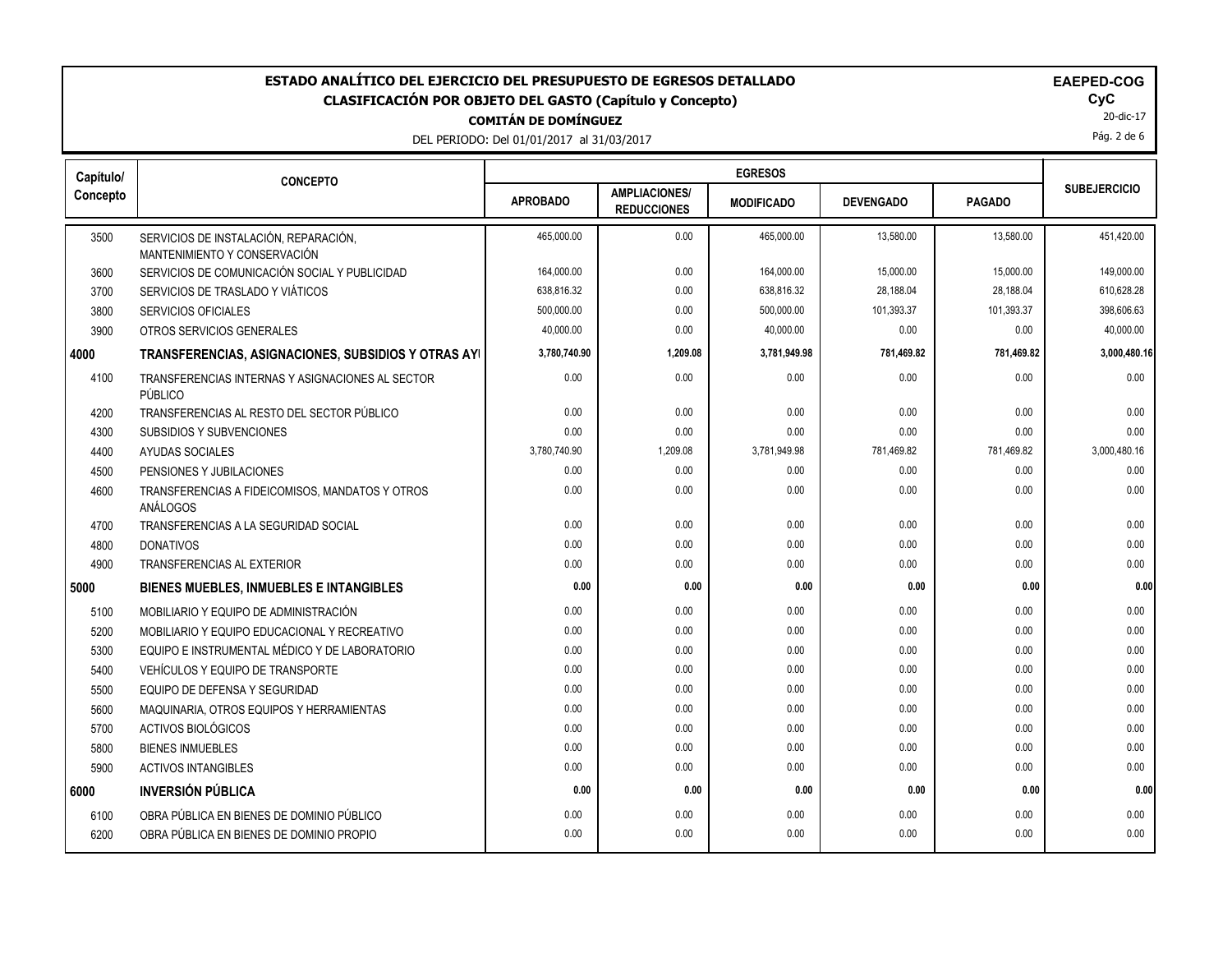DEL PERIODO: Del 01/01/2017 al 31/03/2017

20-dic-17

Pág. 3 de 6

| Capítulo/         | <b>CONCEPTO</b>                                                         | <b>EGRESOS</b>  |                                            |                   |                  |               |                     |
|-------------------|-------------------------------------------------------------------------|-----------------|--------------------------------------------|-------------------|------------------|---------------|---------------------|
| Concepto          |                                                                         | <b>APROBADO</b> | <b>AMPLIACIONES/</b><br><b>REDUCCIONES</b> | <b>MODIFICADO</b> | <b>DEVENGADO</b> | <b>PAGADO</b> | <b>SUBEJERCICIO</b> |
| 6300              | PROYECTOS PRODUCTIVOS Y ACCIONES DE FOMENTO                             | 0.00            | 0.00                                       | 0.00              | 0.00             | 0.00          | 0.00                |
| 7000              | <b>INVERSIONES FINANCIERAS Y OTRAS PROVISIONES</b>                      | 0.00            | 0.00                                       | 0.00              | 0.00             | 0.00          | 0.00                |
| 7100              | INVERSIONES PARA EL FOMENTO DE ACTIVIDADES<br><b>PRODUCTIVAS</b>        | 0.00            | 0.00                                       | 0.00              | 0.00             | 0.00          | 0.00                |
| 7200              | ACCIONES Y PARTICIPACIONES DE CAPITAL                                   | 0.00            | 0.00                                       | 0.00              | 0.00             | 0.00          | 0.00                |
| 7300              | COMPRA DE TÍTULOS Y VALORES                                             | 0.00            | 0.00                                       | 0.00              | 0.00             | 0.00          | 0.00                |
| 7400              | CONCESIÓN DE PRÉSTAMOS                                                  | 0.00            | 0.00                                       | 0.00              | 0.00             | 0.00          | 0.00                |
| 7500              | INVERSIONES EN FIDEICOMISOS, MANDATOS Y OTROS<br>ANÁLOGOS               | 0.00            | 0.00                                       | 0.00              | 0.00             | 0.00          | 0.00                |
| 7600              | OTRAS INVERSIONES FINANCIERAS                                           | 0.00            | 0.00                                       | 0.00              | 0.00             | 0.00          | 0.00                |
| 7900              | PROVISIONES PARA CONTINGENCIAS Y OTRAS<br><b>EROGACIONES ESPECIALES</b> | 0.00            | 0.00                                       | 0.00              | 0.00             | 0.00          | 0.00                |
| 8000              | <b>PARTICIPACIONES Y APORTACIONES</b>                                   | 0.00            | 0.00                                       | 0.00              | 0.00             | 0.00          | 0.00                |
| 8100              | <b>PARTICIPACIONES</b>                                                  | 0.00            | 0.00                                       | 0.00              | 0.00             | 0.00          | 0.00                |
| 8300              | <b>APORTACIONES</b>                                                     | 0.00            | 0.00                                       | 0.00              | 0.00             | 0.00          | 0.00                |
| 8500              | <b>CONVENIOS</b>                                                        | 0.00            | 0.00                                       | 0.00              | 0.00             | 0.00          | 0.00                |
| 9000              | <b>DEUDA PÚBLICA</b>                                                    | 0.00            | 0.00                                       | 0.00              | 0.00             | 0.00          | 0.00                |
| 9100              | AMORTIZACIÓN DE LA DEUDA PÚBLICA                                        | 0.00            | 0.00                                       | 0.00              | 0.00             | 0.00          | 0.00                |
| 9200              | INTERESES DE LA DEUDA PÚBLICA                                           | 0.00            | 0.00                                       | 0.00              | 0.00             | 0.00          | 0.00                |
| 9300              | COMISIONES DE LA DEUDA PÚBLICA                                          | 0.00            | 0.00                                       | 0.00              | 0.00             | 0.00          | 0.00                |
| 9400              | GASTOS DE LA DEUDA PÚBLICA                                              | 0.00            | 0.00                                       | 0.00              | 0.00             | 0.00          | 0.00                |
| 9500              | <b>COSTO POR COBERTURAS</b>                                             | 0.00            | 0.00                                       | 0.00              | 0.00             | 0.00          | 0.00                |
| 9600              | APOYOS FINANCIEROS                                                      | 0.00            | 0.00                                       | 0.00              | 0.00             | 0.00          | 0.00                |
| 9900              | ADEUDOS DE EJERCICIOS FISCALES ANTERIORES<br>(ADEFAS)                   | 0.00            | 0.00                                       | 0.00              | 0.00             | 0.00          | 0.00                |
| <b>ETIQUETADO</b> |                                                                         |                 |                                            |                   |                  |               |                     |
| 1000              | <b>SERVICIOS PERSONALES</b>                                             | 0.00            | 0.00                                       | 0.00              | 0.00             | 0.00          | 0.00                |
| 1100              | REMUNERACIONES AL PERSONAL DE CARÁCTER<br>PERMANENTE.                   | 0.00            | 0.00                                       | 0.00              | 0.00             | 0.00          | 0.00                |
|                   |                                                                         |                 |                                            |                   |                  |               |                     |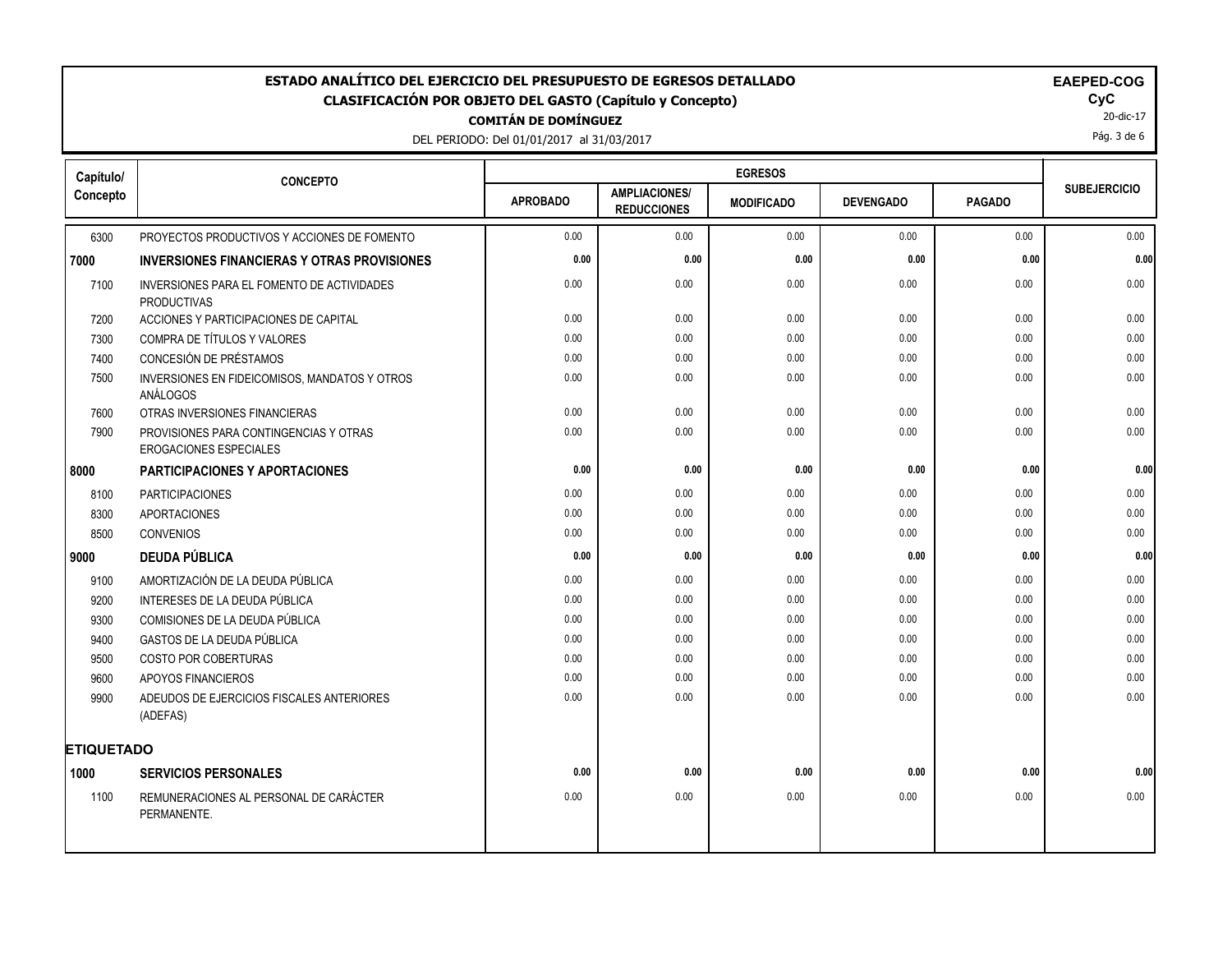| DEL PERIODO: Del 01/01/2017 al 31/03/20 |  |  |
|-----------------------------------------|--|--|

| DEL PERIODO: Del 01/01/2017 al 31/03/2017 |  |
|-------------------------------------------|--|
|-------------------------------------------|--|

| Capítulo/ | <b>CONCEPTO</b>                                                              | <b>EGRESOS</b>  |                                            |                   |                  |               |                     |
|-----------|------------------------------------------------------------------------------|-----------------|--------------------------------------------|-------------------|------------------|---------------|---------------------|
| Concepto  |                                                                              | <b>APROBADO</b> | <b>AMPLIACIONES/</b><br><b>REDUCCIONES</b> | <b>MODIFICADO</b> | <b>DEVENGADO</b> | <b>PAGADO</b> | <b>SUBEJERCICIO</b> |
| 1200      | REMUNERACIONES AL PERSONAL DE CARÁCTER<br><b>TRANSITORIO</b>                 | 0.00            | 0.00                                       | 0.00              | 0.00             | 0.00          | 0.00                |
| 1300      | REMUNERACIONES ADICIONALES Y ESPECIALES                                      | 0.00            | 0.00                                       | 0.00              | 0.00             | 0.00          | 0.00                |
| 1400      | <b>SEGURIDAD SOCIAL</b>                                                      | 0.00            | 0.00                                       | 0.00              | 0.00             | 0.00          | 0.00                |
| 1500      | OTRAS PRESTACIONES SOCIALES Y ECONÓMICAS                                     | 0.00            | 0.00                                       | 0.00              | 0.00             | 0.00          | 0.00                |
| 1600      | <b>PREVISIONES</b>                                                           | 0.00            | 0.00                                       | 0.00              | 0.00             | 0.00          | 0.00                |
| 1700      | PAGO DE ESTÍMULOS A SERVIDORES PÚBLICOS                                      | 0.00            | 0.00                                       | 0.00              | 0.00             | 0.00          | 0.00                |
| 2000      | <b>MATERIALES Y SUMINISTROS</b>                                              | 0.00            | 0.00                                       | 0.00              | 0.00             | 0.00          | 0.00                |
| 2100      | MATERIALES DE ADMINISTRACIÓN, EMISIÓN DE<br>DOCUMENTOS Y ARTÍCULOS OFICIALES | 0.00            | 0.00                                       | 0.00              | 0.00             | 0.00          | 0.00                |
| 2200      | ALIMENTOS Y UTENSILIOS                                                       | 0.00            | 0.00                                       | 0.00              | 0.00             | 0.00          | 0.00                |
| 2300      | MATERIAS PRIMAS Y MATERIALES DE PRODUCCIÓN Y<br>COMERCIALIZACIÓN             | 0.00            | 0.00                                       | 0.00              | 0.00             | 0.00          | 0.00                |
| 2400      | MATERIALES Y ARTÍCULOS DE CONSTRUCCIÓN Y DE<br><b>REPARACIÓN</b>             | 0.00            | 0.00                                       | 0.00              | 0.00             | 0.00          | 0.00                |
| 2500      | PRODUCTOS QUÍMICOS, FARMACÉUTICOS Y DE<br><b>LABORATORIO</b>                 | 0.00            | 0.00                                       | 0.00              | 0.00             | 0.00          | 0.00                |
| 2600      | COMBUSTIBLES, LUBRICANTES Y ADITIVOS                                         | 0.00            | 0.00                                       | 0.00              | 0.00             | 0.00          | 0.00                |
| 2700      | VESTUARIO, BLANCOS, PRENDAS DE PROTECCIÓN Y<br>ARTÍCULOS DEPORTIVOS          | 0.00            | 0.00                                       | 0.00              | 0.00             | 0.00          | 0.00                |
| 2800      | MATERIALES Y SUMINISTROS PARA SEGURIDAD                                      | 0.00            | 0.00                                       | 0.00              | 0.00             | 0.00          | 0.00                |
| 2900      | HERRAMIENTAS, REFACCIONES Y ACCESORIOS MENORES                               | 0.00            | 0.00                                       | 0.00              | 0.00             | 0.00          | 0.00                |
| 3000      | <b>SERVICIOS GENERALES</b>                                                   | 0.00            | 0.00                                       | 0.00              | 0.00             | 0.00          | 0.00                |
| 3100      | SERVICIOS BÁSICOS                                                            | 0.00            | 0.00                                       | 0.00              | 0.00             | 0.00          | 0.00                |
| 3200      | SERVICIOS DE ARRENDAMIENTO                                                   | 0.00            | 0.00                                       | 0.00              | 0.00             | 0.00          | 0.00                |
| 3300      | SERVICIOS PROFESIONALES, CIENTÍFICOS, TÉCNICOS Y<br>OTROS SERVICIOS          | 0.00            | 0.00                                       | 0.00              | 0.00             | 0.00          | 0.00                |
| 3400      | SERVICIOS FINANCIEROS, BANCARIOS Y COMERCIALES                               | 0.00            | 0.00                                       | 0.00              | 0.00             | 0.00          | 0.00                |
| 3500      | SERVICIOS DE INSTALACIÓN, REPARACIÓN,<br>MANTENIMIENTO Y CONSERVACIÓN        | 0.00            | 0.00                                       | 0.00              | 0.00             | 0.00          | 0.00                |
| 3600      | SERVICIOS DE COMUNICACIÓN SOCIAL Y PUBLICIDAD                                | 0.00            | 0.00                                       | 0.00              | 0.00             | 0.00          | 0.00                |
| 3700      | SERVICIOS DE TRASLADO Y VIÁTICOS                                             | 0.00            | 0.00                                       | 0.00              | 0.00             | 0.00          | 0.00                |
| 3800      | SERVICIOS OFICIALES                                                          | 0.00            | 0.00                                       | 0.00              | 0.00             | 0.00          | 0.00                |

20-dic-17

Pág. 4 de 6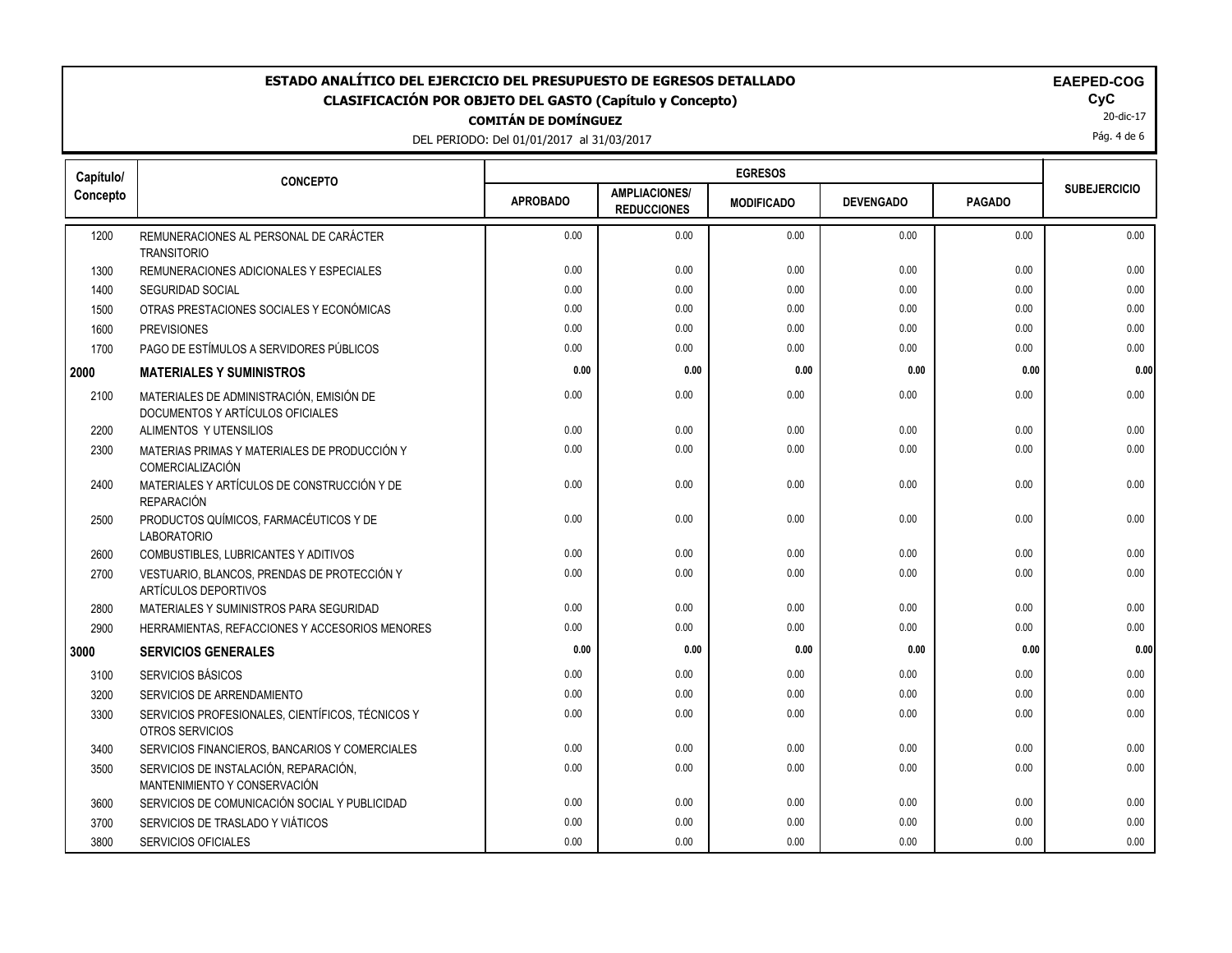DEL PERIODO: Del 01/01/2017 al 31/03/2017

| Capítulo/ | <b>CONCEPTO</b>                                                  | <b>EGRESOS</b>  |                                            |                   |                  |               |                     |
|-----------|------------------------------------------------------------------|-----------------|--------------------------------------------|-------------------|------------------|---------------|---------------------|
| Concepto  |                                                                  | <b>APROBADO</b> | <b>AMPLIACIONES/</b><br><b>REDUCCIONES</b> | <b>MODIFICADO</b> | <b>DEVENGADO</b> | <b>PAGADO</b> | <b>SUBEJERCICIO</b> |
| 3900      | OTROS SERVICIOS GENERALES                                        | 0.00            | 0.00                                       | 0.00              | 0.00             | 0.00          | 0.00                |
| 4000      | TRANSFERENCIAS, ASIGNACIONES, SUBSIDIOS Y OTRAS AYI              | 0.00            | 0.00                                       | 0.00              | 0.00             | 0.00          | 0.00                |
| 4100      | TRANSFERENCIAS INTERNAS Y ASIGNACIONES AL SECTOR<br>PÚBLICO      | 0.00            | 0.00                                       | 0.00              | 0.00             | 0.00          | 0.00                |
| 4200      | TRANSFERENCIAS AL RESTO DEL SECTOR PÚBLICO                       | 0.00            | 0.00                                       | 0.00              | 0.00             | 0.00          | 0.00                |
| 4300      | SUBSIDIOS Y SUBVENCIONES                                         | 0.00            | 0.00                                       | 0.00              | 0.00             | 0.00          | 0.00                |
| 4400      | AYUDAS SOCIALES                                                  | 0.00            | 0.00                                       | 0.00              | 0.00             | 0.00          | 0.00                |
| 4500      | PENSIONES Y JUBILACIONES                                         | 0.00            | 0.00                                       | 0.00              | 0.00             | 0.00          | 0.00                |
| 4600      | TRANSFERENCIAS A FIDEICOMISOS, MANDATOS Y OTROS<br>ANÁLOGOS      | 0.00            | 0.00                                       | 0.00              | 0.00             | 0.00          | 0.00                |
| 4700      | TRANSFERENCIAS A LA SEGURIDAD SOCIAL                             | 0.00            | 0.00                                       | 0.00              | 0.00             | 0.00          | 0.00                |
| 4800      | <b>DONATIVOS</b>                                                 | 0.00            | 0.00                                       | 0.00              | 0.00             | 0.00          | 0.00                |
| 4900      | TRANSFERENCIAS AL EXTERIOR                                       | 0.00            | 0.00                                       | 0.00              | 0.00             | 0.00          | 0.00                |
| 5000      | BIENES MUEBLES, INMUEBLES E INTANGIBLES                          | 0.00            | 0.00                                       | 0.00              | 0.00             | 0.00          | 0.00                |
| 5100      | MOBILIARIO Y EQUIPO DE ADMINISTRACIÓN                            | 0.00            | 0.00                                       | 0.00              | 0.00             | 0.00          | 0.00                |
| 5200      | MOBILIARIO Y EQUIPO EDUCACIONAL Y RECREATIVO                     | 0.00            | 0.00                                       | 0.00              | 0.00             | 0.00          | 0.00                |
| 5300      | EQUIPO E INSTRUMENTAL MÉDICO Y DE LABORATORIO                    | 0.00            | 0.00                                       | 0.00              | 0.00             | 0.00          | 0.00                |
| 5400      | VEHÍCULOS Y EQUIPO DE TRANSPORTE                                 | 0.00            | 0.00                                       | 0.00              | 0.00             | 0.00          | 0.00                |
| 5500      | EQUIPO DE DEFENSA Y SEGURIDAD                                    | 0.00            | 0.00                                       | 0.00              | 0.00             | 0.00          | 0.00                |
| 5600      | MAQUINARIA, OTROS EQUIPOS Y HERRAMIENTAS                         | 0.00            | 0.00                                       | 0.00              | 0.00             | 0.00          | 0.00                |
| 5700      | <b>ACTIVOS BIOLÓGICOS</b>                                        | 0.00            | 0.00                                       | 0.00              | 0.00             | 0.00          | 0.00                |
| 5800      | <b>BIENES INMUEBLES</b>                                          | 0.00            | 0.00                                       | 0.00              | 0.00             | 0.00          | 0.00                |
| 5900      | <b>ACTIVOS INTANGIBLES</b>                                       | 0.00            | 0.00                                       | 0.00              | 0.00             | 0.00          | 0.00                |
| 6000      | <b>INVERSIÓN PÚBLICA</b>                                         | 0.00            | 0.00                                       | 0.00              | 0.00             | 0.00          | 0.00                |
| 6100      | OBRA PÚBLICA EN BIENES DE DOMINIO PÚBLICO                        | 0.00            | 0.00                                       | 0.00              | 0.00             | 0.00          | 0.00                |
| 6200      | OBRA PÚBLICA EN BIENES DE DOMINIO PROPIO                         | 0.00            | 0.00                                       | 0.00              | 0.00             | 0.00          | 0.00                |
| 6300      | PROYECTOS PRODUCTIVOS Y ACCIONES DE FOMENTO                      | 0.00            | 0.00                                       | 0.00              | 0.00             | 0.00          | 0.00                |
| 7000      | <b>INVERSIONES FINANCIERAS Y OTRAS PROVISIONES</b>               | 0.00            | 0.00                                       | 0.00              | 0.00             | 0.00          | 0.00                |
| 7100      | INVERSIONES PARA EL FOMENTO DE ACTIVIDADES<br><b>PRODUCTIVAS</b> | 0.00            | 0.00                                       | 0.00              | 0.00             | 0.00          | 0.00                |
| 7200      | ACCIONES Y PARTICIPACIONES DE CAPITAL                            | 0.00            | 0.00                                       | 0.00              | 0.00             | 0.00          | 0.00                |

20-dic-17 Pág. 5 de 6